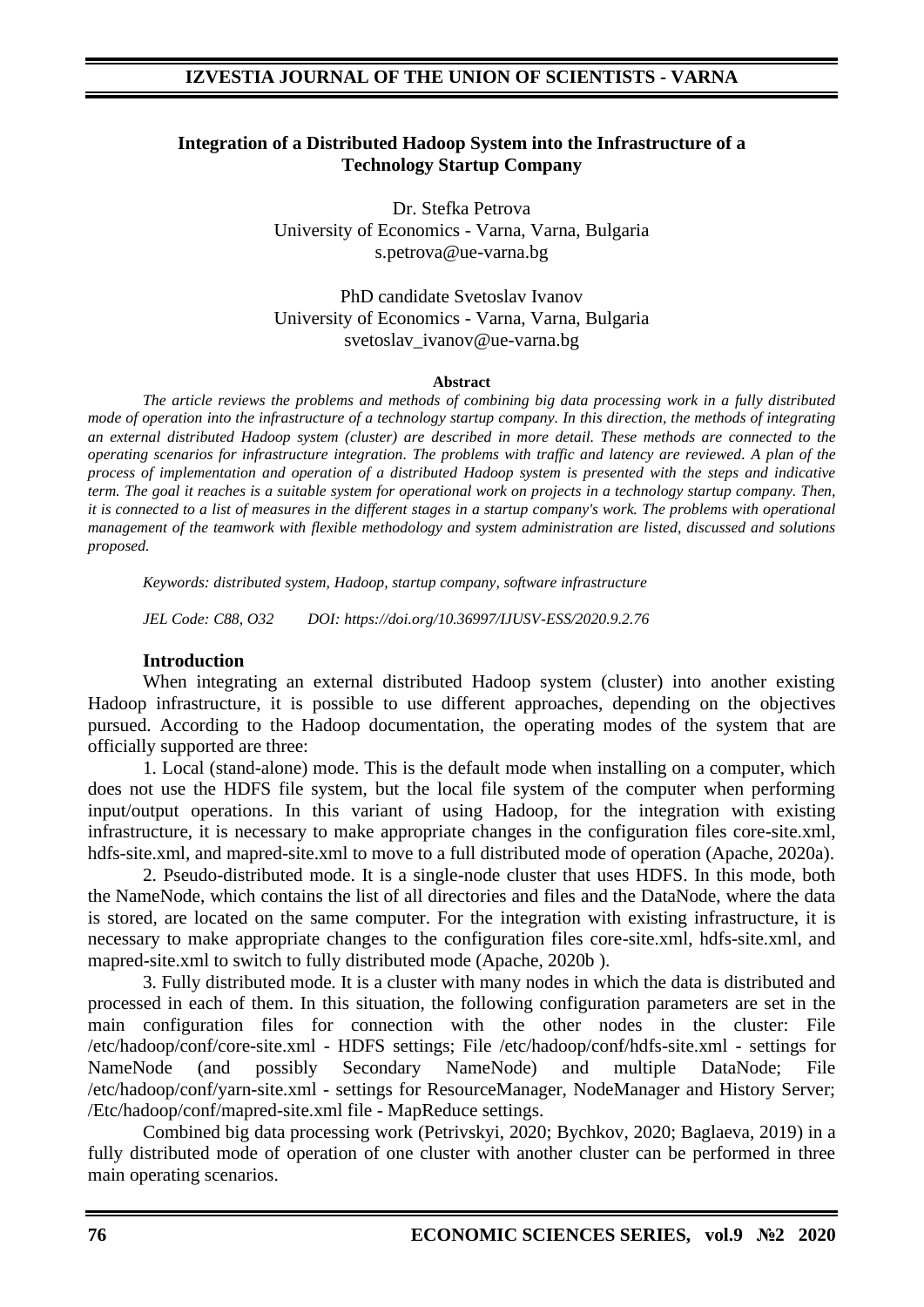In the first scenario, the two clusters operate relatively independently of each other, with the data from one cluster being transferred (copied) for processing to the other, after which the result of the processing is eventually transferred back. The DistCp tool (Cloudera, 2019) can be used for this purpose when transferring large volumes of data.

In the second scenario, the two clusters merge statically to work as one large cluster and the resources of one distributed Hadoop system become part of the resources of the other Hadoop system (Ryu, 2018). Special care is required when setting network settings in terms of increasing security.

In the third scenario, the resources of the two clusters are dynamically pooled by specially designed systems that build on Hadoop (Wang et al., 2013; Jeon et al., 2014).

Each of the listed scenarios has its advantages and disadvantages, which makes it suitable for one situation or another. Each of the main scenarios may have different variations related to the details of a particular implementation.

#### **1. Scenarios for Hadoop infrastructure integration**

The scenario in which two clusters merge statically to work as a large "single" cluster and the resources of one distributed Hadoop system become part of the resources of the other Hadoop system sets certain requirements. In practice, the nodes of the new "single" Hadoop cluster are located in several data centers, geographically located in different places. It is necessary for all nodes in the cluster to be accessible through the network, i.e. their IP addresses to be available to other nodes in the network. There are several options for merging the networks of different geographically remote data centers:

1. To use a separate telecommunication line between the two networks for connection and thus to build a common LAN. This is a relatively expensive option in case you must pay rent for a leased line to a telecommunications company.

2. To use the public Internet for connection. It is possible to apply two main tactics:

a) All nodes must have public IP addresses - providing many IP addresses version 4 can be a problem, as their number is limited and scarce nowadays. The use of IP addresses version 6, where there are no problems with a shortage of IP addresses, is not possible at this stage, as it is not officially supported (HadoopIPv6, 2019). A significant problem is the protection of each node from various attacks specific to the Internet space. The guidelines provided by Cloudera (Ahluwalia, 2017) can be used for this purpose.

b) Use of virtual private networks - VPN (Virtual Private Networks). Virtual private network technology makes it possible to provide an encrypted connection between private networks by using a public network, such as the Internet, as the transmission medium. Possible options are the use of GRE (Generic Routing Encapsulation), PPTP (Point-to-Point Tunneling Protocol), L2F (Layer 2 Forwarding), L2TP (Layer 2 Tunneling Protocol), IPSec (Internet Protocol Security), and MPLS (MultiProtocol Label). Switching). Each of the options has its advantages and disadvantages in the implementation of the so-called. "Site-to-site VPN" and is recommended for use by various companies, such as Microsoft and Cisco.

One of the main problems in connecting several geographically remote clusters is that Hadoop generates a very large amount of traffic between nodes in the common cluster. Also, time latency reduces the speed of data processing, as there is more waiting between the individual nodes that work together. Time latency will very likely be the "bottleneck" in the cluster and limit overall performance (Petrov et al., 2020).

### **2. Planning the process of implementation and operation of a distributed Hadoop system**

One of the main points in the implementation and operation of a distributed Hadoop system is a plan for the implementation of the information system that uses Hadoop. This includes planning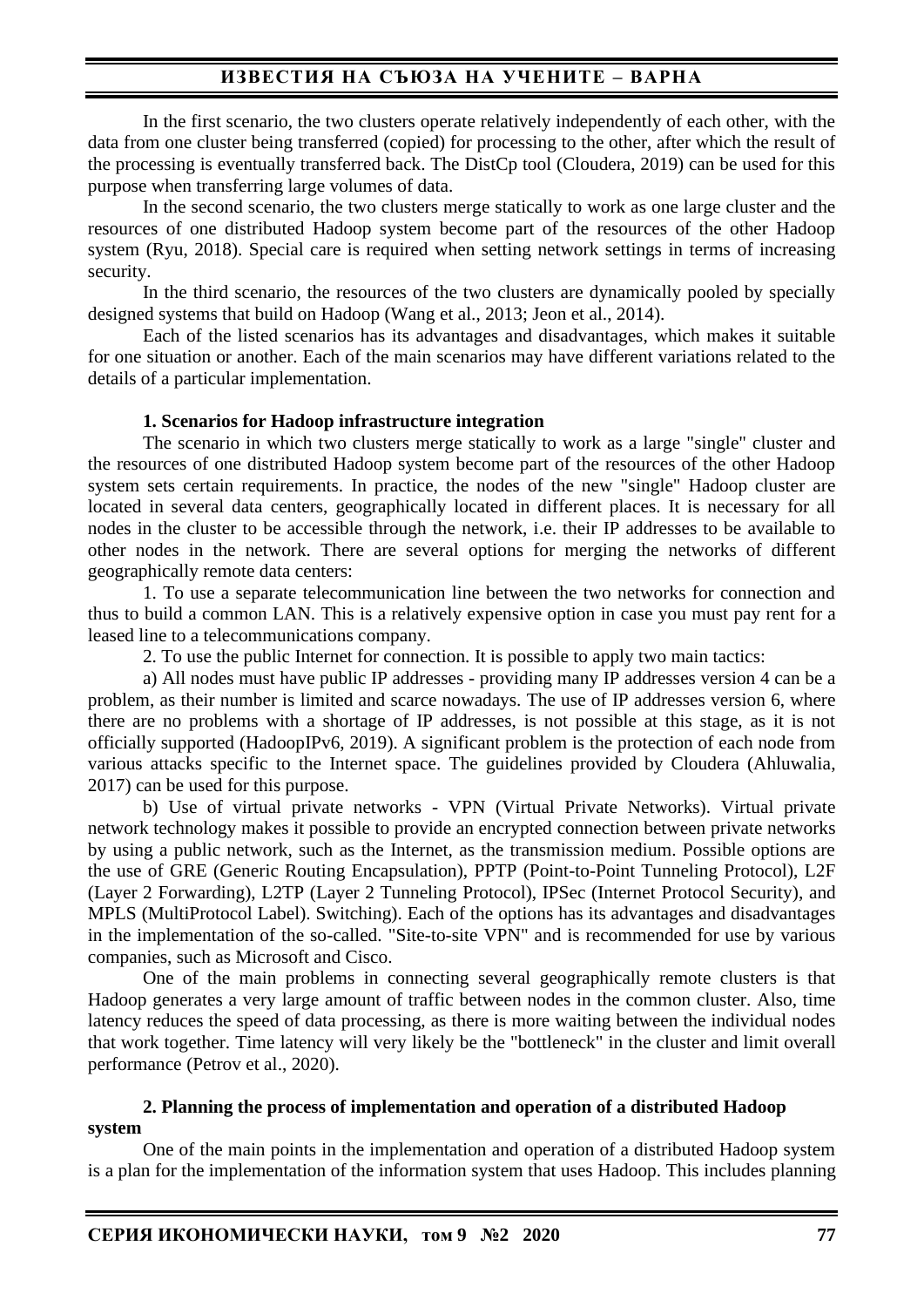the conversions, versions, and features that will be implemented in them, and allocating them over time (Panayotova et al., 2016; Dimitrov et al., 2016; Dimitrov et al., 2018; Kostadinova et al., 2018). Based on our experience and observation, we have developed an abbreviated version of a sample plan based on interaction scenarios. If necessary, it can be expanded and supplemented according to the needs and strategic views of the management.

The plan with the conversions is presented in Table 1. The set deadlines are indicative and are suitable for small to medium-sized organizations.

| Stage /<br><b>Realization</b>                  | Stage idea                                                                                                     | Scenarios / characteristics included                                                                                                                                                                                                                                                 | <b>Indicative</b><br>term |
|------------------------------------------------|----------------------------------------------------------------------------------------------------------------|--------------------------------------------------------------------------------------------------------------------------------------------------------------------------------------------------------------------------------------------------------------------------------------|---------------------------|
| <b>Detailed</b><br>design                      | Detail of project,<br>$360^\circ$ view,<br>conventions.                                                        | Detailed design stage with project detailing based<br>on the current project, concept, and selected<br>approach                                                                                                                                                                      | One week                  |
| <b>Skeleton of</b><br>the project              | Skeleton of all<br>components and<br>minimum working<br>site access, menu,<br>and test editing of<br>products. | Database with sample data and without<br>optimization; Software project and physical<br>components with class skeleton only; Server<br>settings, added core components. Interface<br>structure; User login; product review/definition;                                               | Two weeks                 |
| <b>Logic and</b><br>data<br>components         | Development of<br>data and business<br>logic components                                                        | Product overview/definition; Data access;<br>Advanced with new modules and playback<br>modules;                                                                                                                                                                                      | Two weeks                 |
| <b>Project and</b><br>plan<br>definition       | All functions for<br>defining project,<br>content, process,<br>and plan; testing<br>components;                | A site where a user can define a product, project,<br>features, etc., ranking and evaluating features,<br>selecting a process and scales for, defining<br>conversions, allocating features, preparing a plan;                                                                        | Three<br>weeks            |
| Work on<br>tasks and<br>testing                | Planning and<br>execution of<br>iterations and tasks,<br>testing, problems,<br>defects                         | Defining iterations, tasks, list of risks and tasks<br>on them, change of status, minimum plan and<br>time report on them; defines problems, defects,<br>conversion, defect handling and risks;                                                                                      | Three<br>weeks            |
| <b>Detailed</b><br>work report                 | Detail of work plan<br>and report and<br>iterations                                                            | Records time spent and remaining work on tasks.<br>Personal status board. Reporting the cost of time<br>and money. Notes and documentation for tasks,<br>iterations, and all objects. Records conclusions<br>from reflective improvement in iteration;                               | Two weeks                 |
| <b>Completion</b><br>of<br>conversion          | To be able to<br>complete<br>conversion and<br>reporting. To form<br>a reflective<br>improvement.              | Status reports and expected completion.<br>Correction of estimates for<br>iterations/conversions, the definition of realized<br>products. Records conclusions from reflective<br>improvement in conversion. Assigns tasks from<br>them. Add customer requests, transfer in features. | Two weeks                 |
| <b>Full Cycle</b><br>and<br>Administrati<br>on | Clear for full-cycle<br>development.<br>Customer and<br>employee<br>administration.                            | Improved testing and notes, exporting a list of<br>features for easy documentation. Tags to all<br>objects. Improved time and resource reporting<br>screens. Customers, representatives, user<br>administration, settings, processes, scales, etc.                                   | Three<br>weeks            |

|  |  |  |  | Table 1. Abbreviated project implementation plan. |  |
|--|--|--|--|---------------------------------------------------|--|
|  |  |  |  |                                                   |  |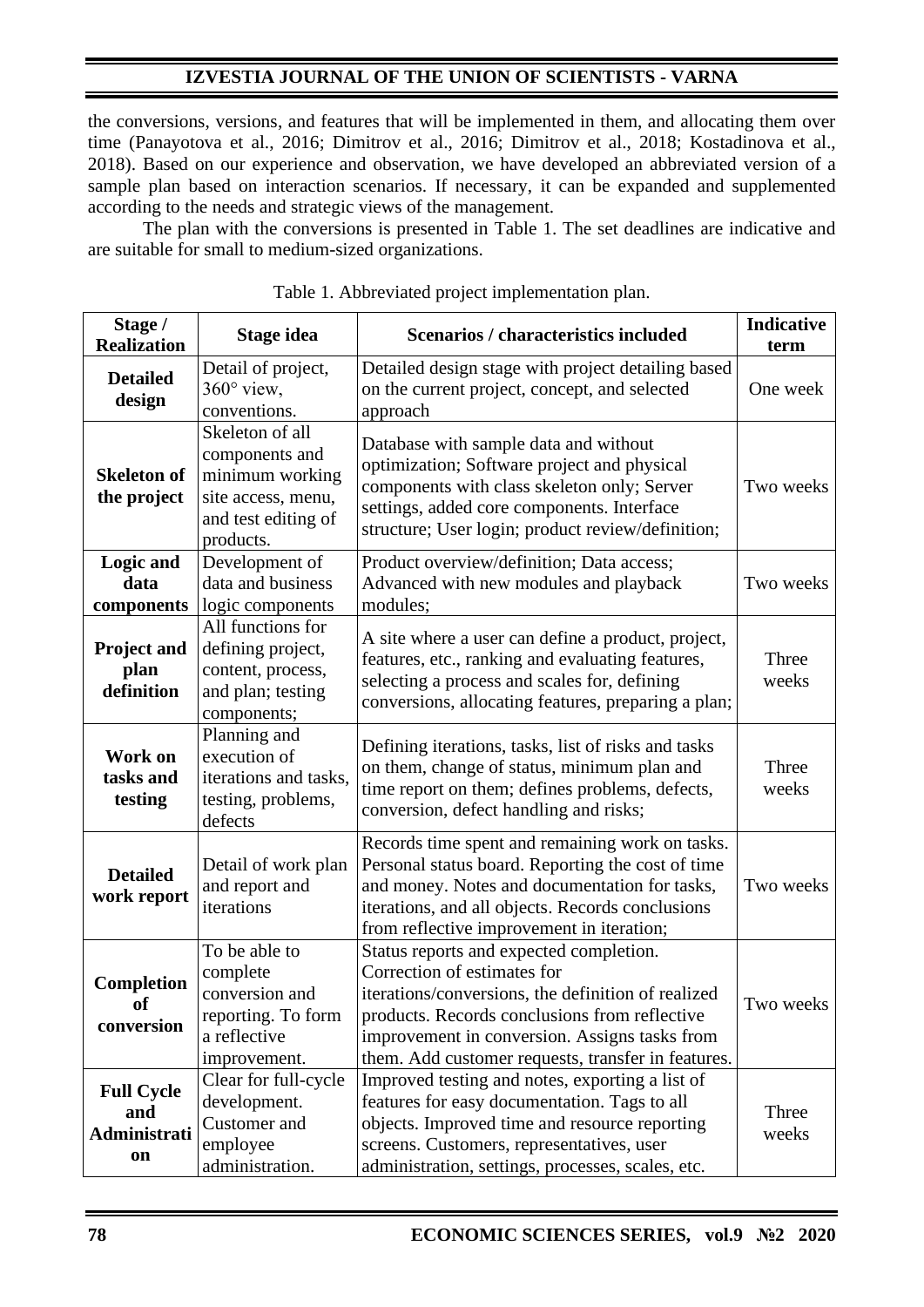|                    |                       | Detailed data for employees - history, rates,                                        |           |  |  |
|--------------------|-----------------------|--------------------------------------------------------------------------------------|-----------|--|--|
|                    |                       | skills, time calendar, etc.                                                          |           |  |  |
| <b>Negotiation</b> |                       | Adding a new contract or offer, determining the                                      |           |  |  |
|                    | To be able to         | efforts for them, compliance with capacity.                                          |           |  |  |
|                    | prepare an offer for  | Preparation of an Offer, printing, defining a                                        | Two weeks |  |  |
|                    | a client and define a | contract/plan with parameters; detailed<br>realization/conversion time planning, and |           |  |  |
|                    | contract;             |                                                                                      |           |  |  |
|                    |                       | capacity compliance.                                                                 |           |  |  |
| <b>Reporting</b>   |                       | Reporting component, standard performance                                            |           |  |  |
|                    |                       | reports, project completion. Prepares information                                    | Two weeks |  |  |
|                    |                       |                                                                                      |           |  |  |
| <b>Maintenance</b> |                       | Defining maintenance - coordinator/chief                                             |           |  |  |
|                    | Defining              | designer defines requirements, conditions,                                           | Two weeks |  |  |
|                    | maintenance,          | monitoring during maintenance; Tracking, and                                         |           |  |  |
|                    | monitoring, and       | filling out support requests. Convert requests to                                    |           |  |  |
|                    | maintenance work      | defects, tasks, or update features. Description of                                   |           |  |  |
|                    |                       | implemented versions.                                                                |           |  |  |
| <b>Final</b>       |                       | The user describes an opinion on satisfaction                                        |           |  |  |
|                    | Other extras;         | with the implemented version and provided                                            |           |  |  |
|                    | completion            | support. Defect reports, title corrected,                                            | Two weeks |  |  |
|                    |                       | maintenance                                                                          |           |  |  |

The plan is for about 26 weeks (or 6 months) and is subject to detail. The goal is to have a suitable system for operational work on projects in the first three months. When it is ready in three months, the team will be able to test the system with real data.

Regarding the implementation process, we have identified a set of basic steps and measures that must be performed when implementing the information system in a technology start-up company:

- Research and ensure that the technology start-up company and its team are ready to implement the approach;
- Development of an individual approach, process, techniques, work products in the company;
- Ouick test play of the above to make sure they work:
- Hardware installation servers, client stations, network, security, etc.
- Software installation system and basic software, information system applications;
- Setting users, rights, process templates, scales, new options, etc.
- Input/transfer of data from current and test projects;
- Integration with existing software (if required)
- Play and test with the team in real conditions; final adjustments and adjustments;
- Approval of the implemented information system by the management;
- Enter all data for current projects and desired historical data;
- Protection of the environment and the information system, creation of a plan for archiving, and dealing with risks.

After implementation, each system requires appropriate measures before and during its operation. We have identified a set of measures for the use and maintenance of the information system. As our proposed approach to software development pays special attention to teamwork and the information system will work with team members, it should include measures to prepare the team and use the information system by him. These measures should also be included as part of the conventions (rules) for project work. For the former, we assume that they may include the following usual measures in the different stages of the individual roles: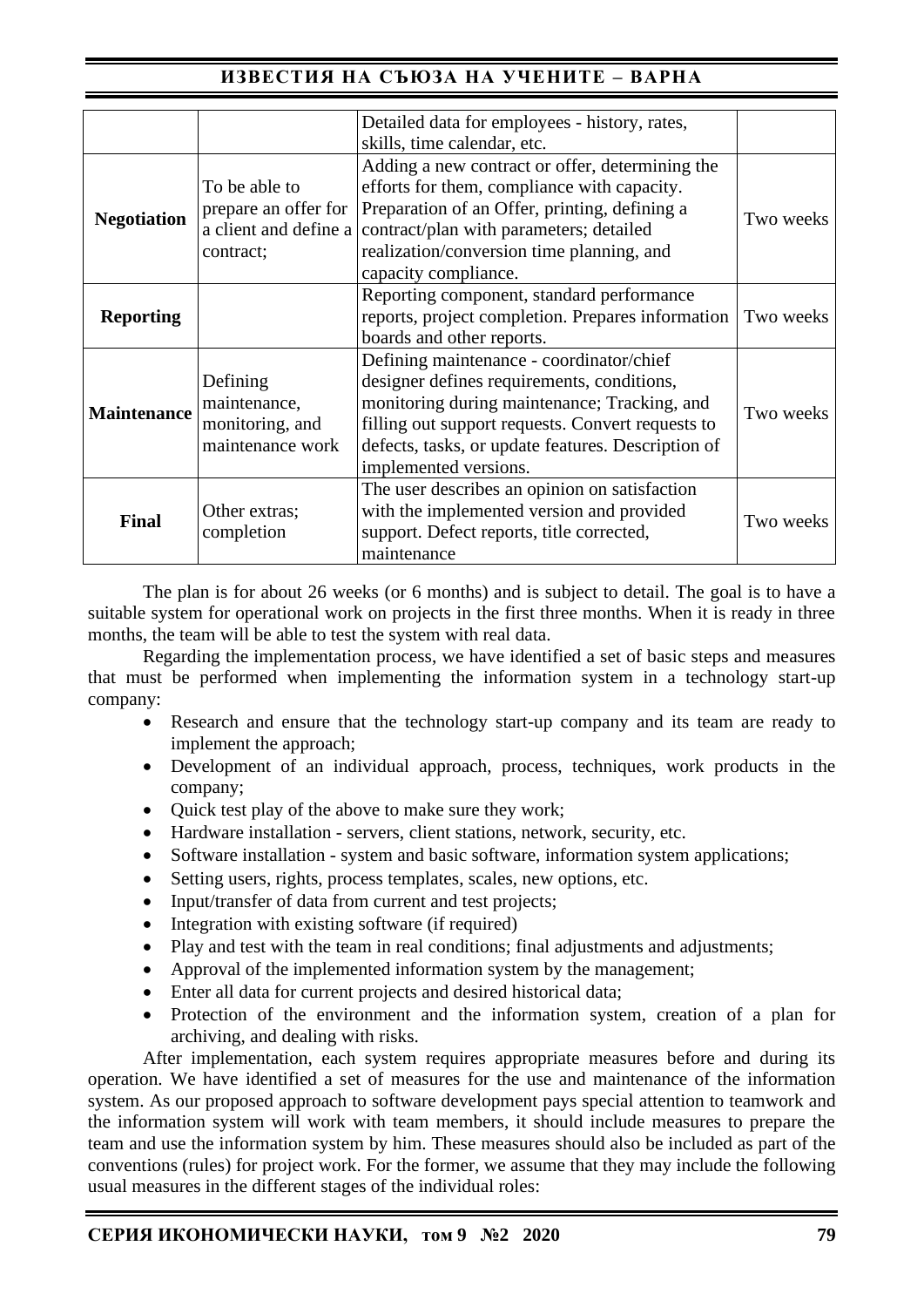- Administration and coordination: administrator with the help of chief designer and coordinator set up the information system, process templates, scales, and other options; administrator and coordinator provide each user with adequate access and data about employees, including qualifications, history, working hours, rates, etc .; coordinator and assignor take care of adequately defined products/projects;

- At the beginning of each project the assignment is reviewed according to the case and the project is planned: team/coordinator describes conditions, characteristics, and parameters; the team uses techniques to evaluate it; coordinator, assignor, and chief architect plan the realizations.

- Preparation of an offer, the definition of a contract, and first realization is planned in detail;

- Every day the team in the technology start-up company has the following obligations: after 15 minutes of the meeting everything is reflected from the meeting about the status of tasks/project, problems, and notes, personally or by a coordinator; review all outstanding news, problems, risks with, and others, process and appoint a person responsible for them; at the beginning of the work the beginning and the topic of the work are noted; at the end of the task and day the time worked and the expected time until the completion of the task(s) being worked on are recorded;

- At least once or twice a week: review the status of each project, all risks, problems, news; pending completion reports and forecasts are reviewed; in case of a problem (signaling in yellow or red, or other) a discussion is made about what to do and personal tasks are set to deal with it; in case of a significant problem with overtime work, delayed move, or necessary change of contract, part of the work is suspended until renegotiated; all pending news, problems, risks, defects, and other notes are reviewed, processed and a person responsible for them is appointed; The database is archived and stored on a separate server or media; there should be no unreported and unappreciated tasks.

- At the end of each iteration and realization: the product for realization is defined; the notes from the discussion with the client are recorded; reflected in the plan; iteration reporting, tasks, notes, characteristics, etc .; reports for presentation in the completed iteration/realization are displayed; the results of the reflective improvement are reflected; tasks are given; The database is archived on a technical medium and stored outside the office.

- At the end of each project: the incomplete reporting on the project is supplemented; describes realized products, version; financial statements; the results of the reflective improvement are reflected; tasks are given; if process and rule adjustments are needed, they are redefined; the project is completed and archived.

- When the information system cannot work: the team continues to work on the substance of the project; work products are used manually; the administrator corrects the information system immediately; the data from the working products are transferred to the information system shortly.

### **3. Problems of the operational management of the team working with the information system**

Concerning the operational management of the team working with the information system, the importance of human resources and their effective management in the technology start-up company should not be underestimated, as well as the necessary qualities for working with flexible approaches. The ideology and spirit of flexible approaches are such that great weight is given to teamwork. As noted by some authors (Cockburn, 2005; Poppendieck, 2003), flexible approaches are not for everyone and require certain prerequisites and measures. It is necessary to clarify some considerations and requirements for the team of the technology start-up company and external participants, which must be considered.

First, participants must be prepared/appropriate to apply a flexible approach.

Second, people need to know the process and methodology. One technique for this is the socalled "Mini Process Training". It reproduces the process and methodology with the simplest sample product, possibly twice for 1-2 hours, so that the new members are aware of the methodology. The positive is if they can lose, along with that, and work with the information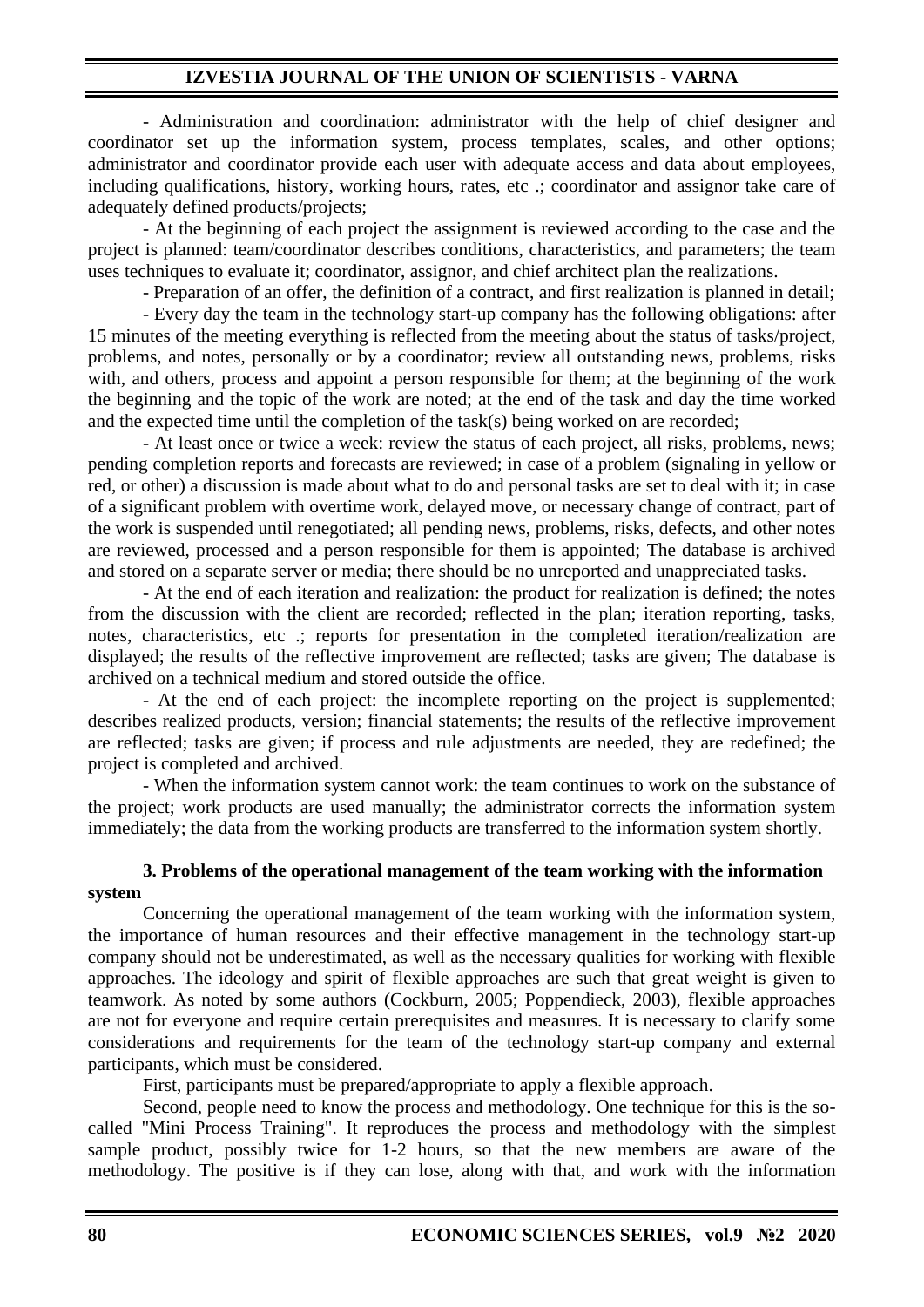system.

Third, the information system must be known and usable. Although the entire team may be involved in the system, most of the work on the process and more complex functions concerns the roles of coordinator and chief architect. That is why their training is key. It is also crucial because they will take care of the team and guide it. Developers are expected to work side by side, have close communication, and use advice from others so that they can quickly learn on the spot or learn from each other. The system is designed to allow you to quickly receive brief help, as well as for instructions for specific options.

Fourth, users must have a minimum of technical skills to work with a client web application. It can be considered that in today's conditions this is not a problem for the internal team, and unlikely for external contractors/users. You only need a brief introduction to how to work with the application. If there is still a problem or users are not allowed into the information system, then the coordinator with appropriate communication with them could perform these tasks. The administrator and probably the coordinator need to be able to use the product administration and, possibly, to know the minimum administration of the MS SQL Server and IIS web server, which includes regular database backup, access settings, and optimization.

Fifth, the skills to define and write accurately, clearly, and concisely, and to avoid excessive formality are important. The information system and approach are designed as a simplified flexible tool and it is an unnecessary waste to overdo administrative work. The information system must be part of the process and used regularly and wisely so that the team can do its job successfully. Finally, dealing with stress and factors for it. For example, the presence of excessive workload, visibility of a too much-unfinished business, and more. Some simple measures in this regard are useful - the interface shows progress, the personal dashboard shows it and hides long lists over a certain size, focuses on work, avoids multitasking, and adding new features at least in the iteration, as well as rituals supporting progress.

#### **4. Some problems with system administration**

Regarding the administration of the system, we assume that it can be performed only by the roles of administrator and chief designer. The information system has an administrative part in the client application and the menus "Administration" and "Profile". Through the first we can do:

- user administration - adding, activating, changing data and password;

- administration of employees - complete data according to the model (Ivanov&Petrov, 2019; Petrov, 2008) for an employee and his history - contact details, qualification, remuneration, job parameters;

- assigning a user to a project with a specific role;

- defining a process template;
- defining a ranking scale;

- defining lists or adding options to expandable lists;

- correction of common errors - moving tasks between iterations, characteristics between implementations, problems between projects, log correction, and similar defects;

- logical archiving - exclusion from work of elements marked as archived and facilitated complete archiving of a project/product.

Through the "Account" menu the user can change his data and password.

In the course of operation of the information system, problems of various nature may arise hardware, software, etc., and terminate its use. The possible risks and adequate countermeasures are the following:

- database crash - regular backup of MSSQL database and recovery procedure;

- server crash - replacement or relocation of applications with a new one; change settings; virtualization (Iliev et al., 2010);

- security breach - use of secure protocols - SSL, VPN, disabled caching, the security of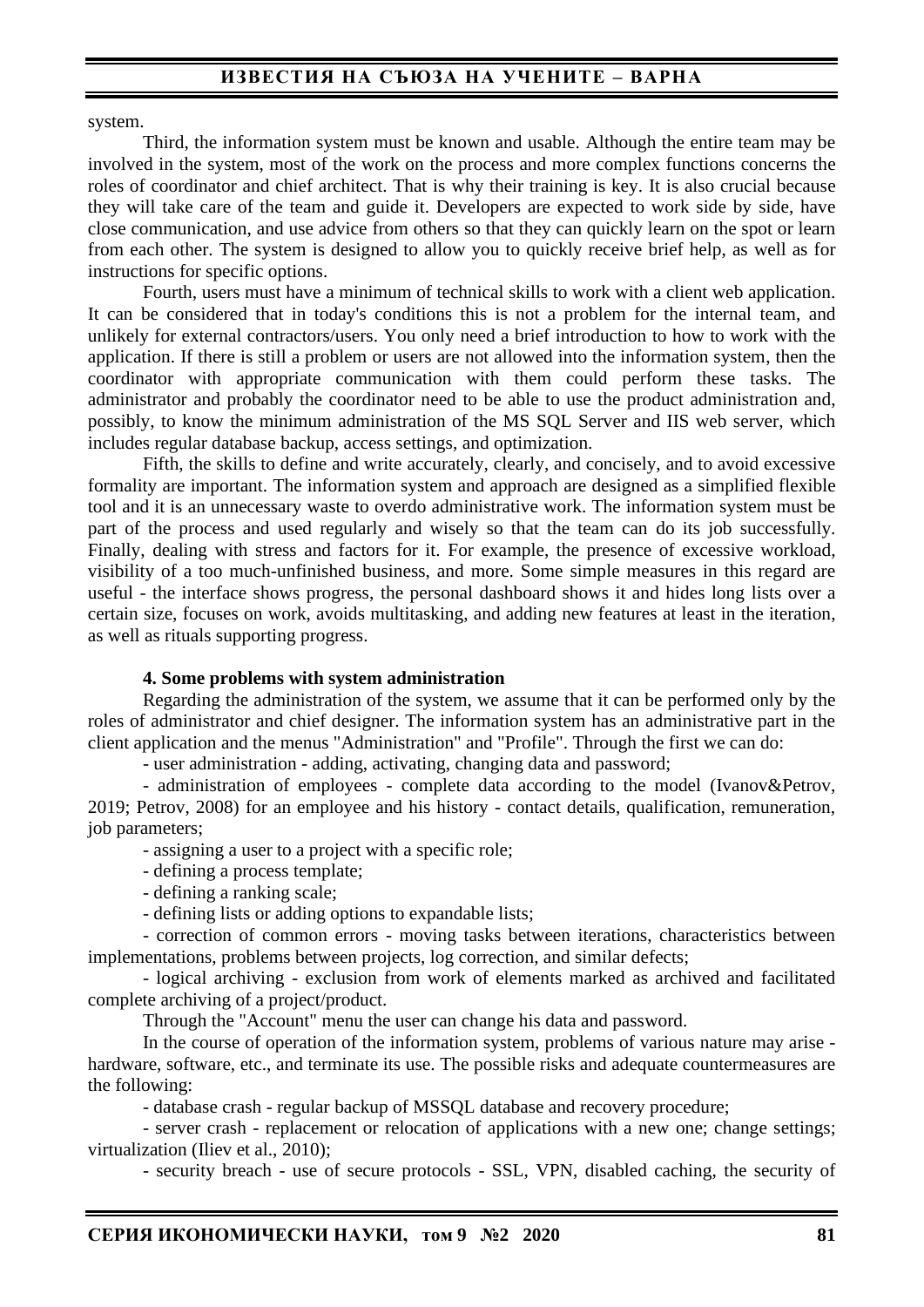workstations and web server, use of strong passwords, etc. (Petrov, 2013);

- another system failure - work on projects can continue with templates of working products in files, and later be entered into the information system;

To successfully counteract the risks, it is necessary to regularly review the following measures: elaboration of a plan for dealing with risks regarding IP / approach; defining a special project for the technology start-up company and the process; regular documentation in the special project of problems, defects, risks and responsible setting of tasks for their solution; regularly reflecting improvements in risk plans and conventions.

The inclusion of risk management as a real project and its responsible perception in the form of tasks with direct responsibility is a prerequisite for more reliable work.

Users of the information system can be technology start-ups with a team size of 2 to 9-12 people. With a larger staff, the team for one project should be within the limit and there should be no dependencies between projects. One possible solution for a larger team working on one product is to divide it into smaller teams on separate projects with synchronized requirements (Poppendieck, 2003). For example, such projects may be about:

- common product components valid for all versions;

- development of separate versions of the product;

- a separate team to accompany the product;

- means for sales, automation, and customer service;

- individual implementations based on the main product.

Synchronization between projects can be done in the following several ways. The first is through a synchronized interface design. A similar idea was put forward by Poppendieck (2003) as a tool. A second idea is from the Scrum approach to hold regular daily meetings between the main designers of individual teams. There is a similar idea in the Lean approach, where to apply a tool for making such decisions based on multiple options. Also, it is possible to rotate team members in different areas to transfer experience, develop and gain diverse experience, diversify work, and more.

IP can be applied to different projects - external or own, with fixed or flexible parameters, with different criticality according to the Cockburn classification - categories C, D and possibly E with additional formal verification and validation procedures (Cockburn, 2005), security programming techniques (Petrov, 2017), etc. Application in L-category projects (life-threatening) is excluded. According to the author, it is possible to use in the development of intellectual products other than software, but only if the chosen approach is suitable for them. The more significant benefits of this are:

- visibility of the product and the project in one system;

- flexibility in development and other benefits of incremental adaptive approach;

- improvement of business processes;
- improving the quality of management through an advanced process;
- measuring efficiency with simplified reports;
- increasing the productivity and better efficiency of specialists;
- the simplified system of work;
- automation for most work products;
- formally built-in mechanisms for improvement, good quality, and customer satisfaction;
- good structuring of the staff and unloading from administrative work;
- means for distribution of work by burden over time;
- means for forecasting the observance of the deadlines;

#### **Conclusion**

The article reviewed the methods of combining big data processing work in a fully distributed mode of operation. In this direction, the methods of integrating an external distributed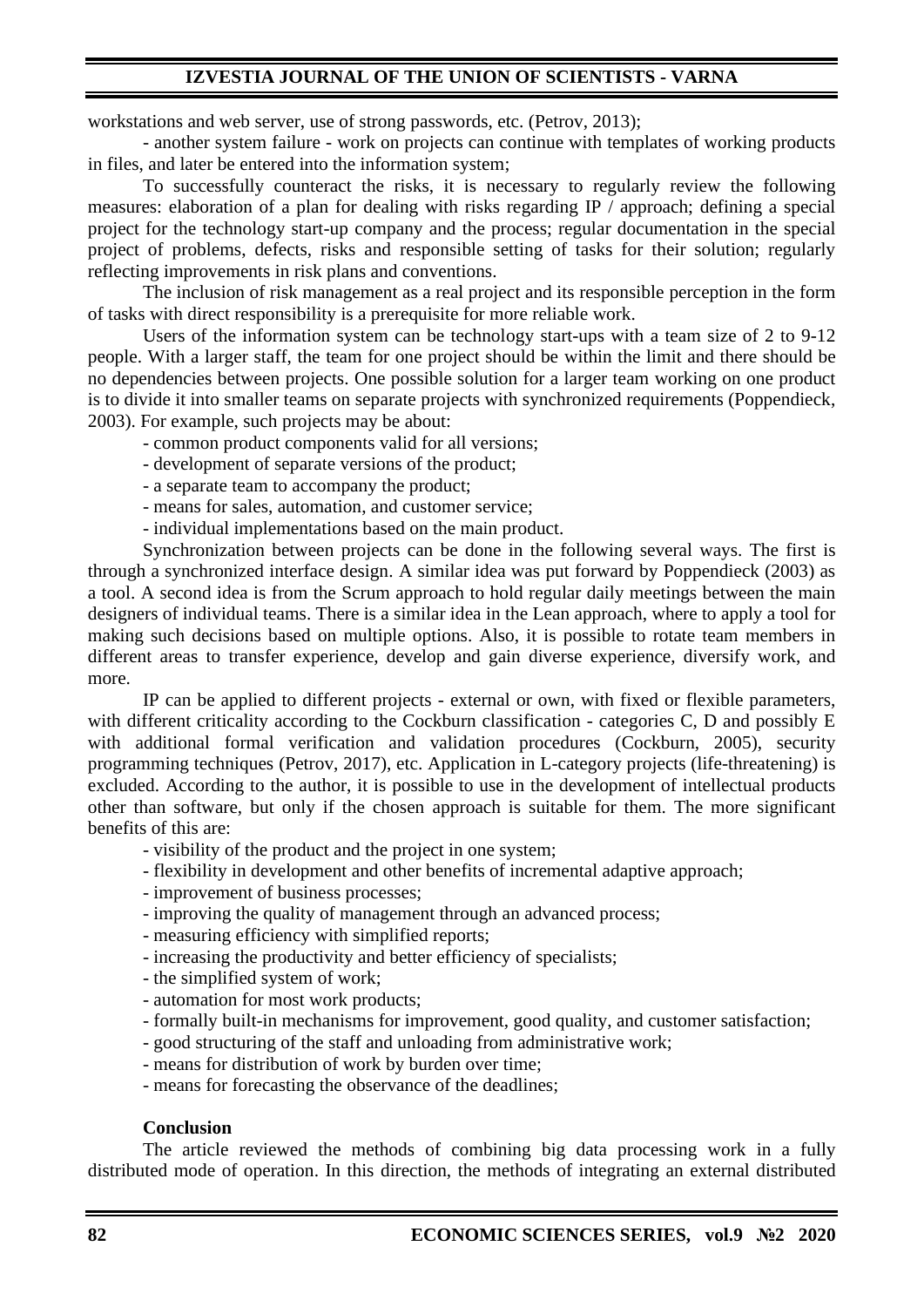Hadoop system (cluster) are presented and described in more detail. These methods are connected to the operating scenarios for infrastructure integration – separate telecommunication lines, public Internet connection, and VPN's. The problems with traffic and latency are reviewed. Accordingly, a plan of the process of implementation and operation of a distributed Hadoop system is presented with the steps and indicative term for about 6 months. The goal it reaches is a suitable system for operational work on projects. After the implementation, a list of measures in the different stages is defined per role in a start-up company. Finally, problems with operational management of the teamwork with flexible methodology and system administration are listed, discussed and solutions proposed.

## **References**

- 1. Ahluwalia, М., (2017). How to secure "Internet exposed" Apache Hadoop, [Online] Available from: https://blog.cloudera.com/how-to-secure-internet-exposed-apache-hadoop/ [Accessed 10/10/2020]
- 2. Apache, (2020a). Hadoop 3.3.0: Setting up a Single Node Cluster. [Online] Available from: https://hadoop.apache.org/docs/current/hadoop-project-dist/hadoop-common/SingleCluster.html [Accessed 10/10/2020].
- 3. Apache, (2020b). Hadoop 3.3.0: Hadoop Cluster Setup. [Online] Available from https://hadoop.apache.org/docs/current/hadoop-project-dist/hadoop-common/ClusterSetup.html [Accessed 10/10/2020].
- 4. Baglaeva, E., Buevich, A., Sergeev, A., et al. (2019). Statistical Characteristics Calculation of the Natural Dust Size Distribution in the Air Surface Layer of Belyy Island. In Proceedings of the International Conference of Computational Methods in Sciences and Engineering 2019 (ICCMSE-2019), AIP, 2186. https://doi.org/10.1063/1.5137945
- 5. Bychkov, O., Merkulova, K., Dimitrov, G., et al. (2020). Using Neural Networks Application for the Font Recognition Task Solution. In 55th International Scientific Conference on Information, Communication and Energy Systems and Technologies (ICEST 2020), Nis, Serbia, IEEE, pp.167-170. https://doi.org/10.1109/ICEST49890.2020.9232788
- 6. Cloudera, (2019). Administering HDFS, Using DistCp to Copy Files, [Online] Available from https://docs.cloudera.com/HDPDocuments/HDP3/HDP-3.1.5/administration/content/usingdistcp-to-copy-files.html [Accessed 10/10/2020].
- 7. Cockburn, A. (2005). Crystal Clear: A Human-Powered Methodology for Small Teams, Addison-Wesley, Second Edition.
- 8. Dimitrov, G., Panayotova, G., Garvanov, I., et al. (2016). Performance analysis of the method for social search of information in university information systems. 3rd International Conference on Artificial Intelligence and Pattern Recognition (AIPR), Lodz, Poland, IEEE, pp.149-153. doi:10.1109/ICAIPR.2016.7585228
- 9. Dimitrov, G., Panayotova, G., Kovatcheva, E., et al. (2018). One Approach for Identification of Brain Signals for Smart Devices Control. Journal of Software, 13(7), pp.407-413.
- 10. HadoopIPv6, (2019). Hadoop and IPv6 https://cwiki.apache.org/confluence/display/HADOOP2/ HadoopIPv6
- 11. Iliev, P., Salov, V., & Petrov, P. (2010). Virtualni sistemi. Varna: Nauka i ikonomika,
- 12. Ivanov, S., & Petrov, P. (2019). Business Models for Starting Software Companies. In 9th International Conference on Application of Information and Communication Technology and Statistics in Economy and Education (ICAICTSEE-2019), pp.170-182.
- 13. Jeon, K., Chandrashekhara, S., Shen, F., Mehra, S., Kennedy, O., & Ko, S. Y. (2014). Pigout: Making multiple hadoop clusters work together. In 2014 IEEE International Conference on Big Data (Big Data) pp.100-109.
- 14. Kostadinova, I., Toshev, R., et al. (2018). Temporal Analysis of the Pedagogical Adoptions use and Application of the Augmented and Virtual Reality Technologies in Technical Subject